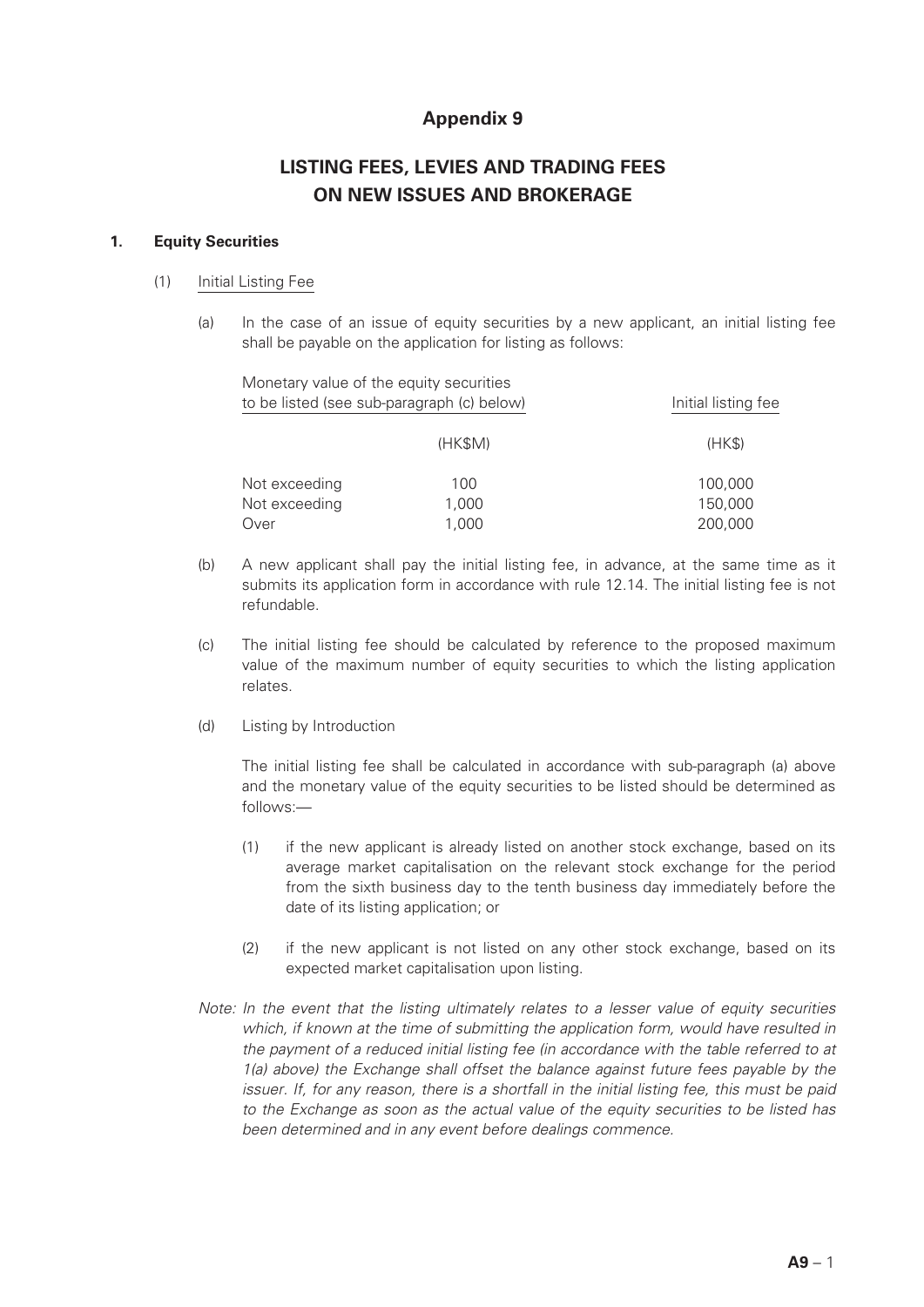#### (2) Annual Listing Fee

- (a) In addition to the initial listing fee, an annual listing fee (payable in advance in one instalment), which shall be calculated by reference to the nominal value of the securities which are or are to be listed on the Exchange, shall be payable on each class of securities as follows:—
	- (i) in the case of equity securities other than warrants, in accordance with the following scale:

| Nominal value of listed equity securities |         | Annual listing fee |
|-------------------------------------------|---------|--------------------|
|                                           | (HK\$M) | (HK\$)             |
| Not exceeding                             | 100     | 100,000            |
| Not exceeding                             | 2,000   | 150,000            |
| Over                                      | 2,000   | 200,000            |

Where an issuer has shares which have a nominal value of less than HK\$0.25 then, for the purposes of calculating the annual listing fee, the nominal value of each share shall be deemed to be HK\$0.25.

#### *Notes:*

- *1. In the case of listed issuers whose shares cease to have a nominal value subsequent to their date of listing (the "no-par event"), the nominal value per share that was used to calculate the annual listing fees immediately before the no-par event (the "notional nominal value per share") shall be used to calculate the annual listing fees from the no-par event. If an issuer conducts a subdivision of shares after the no-par event, the notional nominal value per share shall be adjusted accordingly, subject to a minimum of HK\$0.25 in accordance with paragraph 1(2)(a)(i) above (e.g. if an issuer conducts a 2-for-1 subdivision, and the notional nominal value per share was HK\$1, the nominal value per share used to calculate annual listing fees from the subdivision will be HK\$0.50).*
- *2. In the case of issuers whose shares have no nominal value on their date of listing, the nominal value per share shall be deemed to be HK\$0.25 in accordance with paragraph 1(2)(a)(i) above for calculating annual listing fees.*
- (ii) in the case of listed warrants, in accordance with the following scale:-

|                                        | Total funds which<br>would be raised on full<br>exercise of the warrants | Annual listing fee         |  |
|----------------------------------------|--------------------------------------------------------------------------|----------------------------|--|
|                                        | (HK\$M)                                                                  | (HK\$)                     |  |
| Not exceeding<br>Not exceeding<br>Over | 100<br>2,000<br>2,000                                                    | 25,000<br>50,000<br>75,000 |  |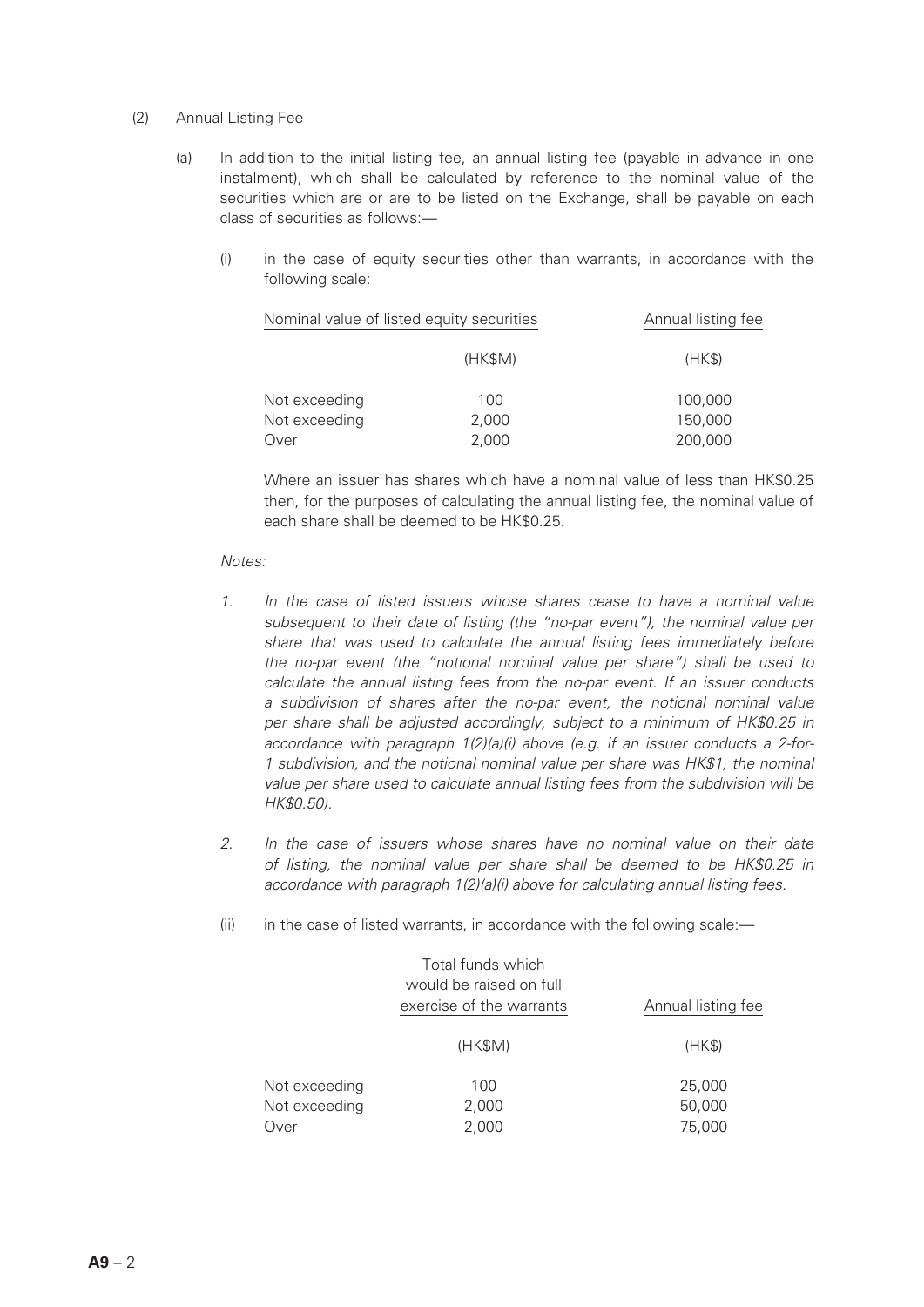- (b) (i) Annual listing fees shall be payable in advance in one instalment. The fee shall be payable within 7 days of receiving a debit note or, in any event if earlier, and in the case of a new applicant, before dealings in the relevant securities commence. Annual listing fees shall not be refundable. Regardless of the day of the month on which the securities are listed, the annual listing fees will be calculated from the first day of that month and pro rata payment in respect of that month is not permitted.
	- (ii) For the purpose of calculating the total amount payable for the year, the issuer should assume that there will be no change in the numbers upon which the fee is calculated for and throughout the year for which advance payment is being made.
	- (iii) If an issuer withdraws its listing or is delisted, then regardless of the date on which the issuer withdraws its listing or is delisted, as the case may be, the annual listing fee paid will not be refundable.
	- (iv) If an issuer transfers its listing from GEM to the Main Board during a term in respect of which the annual listing fee has been pre-paid, the portion pre-paid in respect of the remainder of the year in which the listing is transferred will be refunded. The amount to be refunded will be 1/12 of the total pre-payment for each full calendar month remaining in the 12-month period to which the prepayment relates. Regardless of the day of the month on which the listing is transferred, the annual listing fee will not be refunded in respect of that month.
- (c) Where, after the making of any advance payment, there is a change in the numbers upon which the fee was calculated, the annual listing fee payable shall be adjusted with effect from the date of the change. If the change leads to a reduction in the annual listing fees payable in respect of the remainder of that year, the amount paid in advance in excess (calculated from the first day of the month immediately following the month in which the change occurred) will be reserved for offsetting any upward adjustment if any for the rest of that year. Any such excess unutilised for that year may be offset against any annual listing fees payable in the future and cannot be assigned for any other payment purpose or refunded to the issuer.
- (d) Where the change leads to an increase in the annual listing fees payable in respect of the remainder of that year, the excess payable in respect of the remainder of the year shall be paid in advance by the issuer, within 7 days of receiving a debit note or, in any event if earlier, before dealings in the relevant securities commence. The excess payable in respect of the rest of that year, shall be calculated from the first day of the month in which the change occurred.
- (e) For the purpose of calculating the annual listing fees, where the relevant securities are denominated in a foreign currency, such sum should be converted into Hong Kong currency at the exchange rate specified by the Exchange from time to time.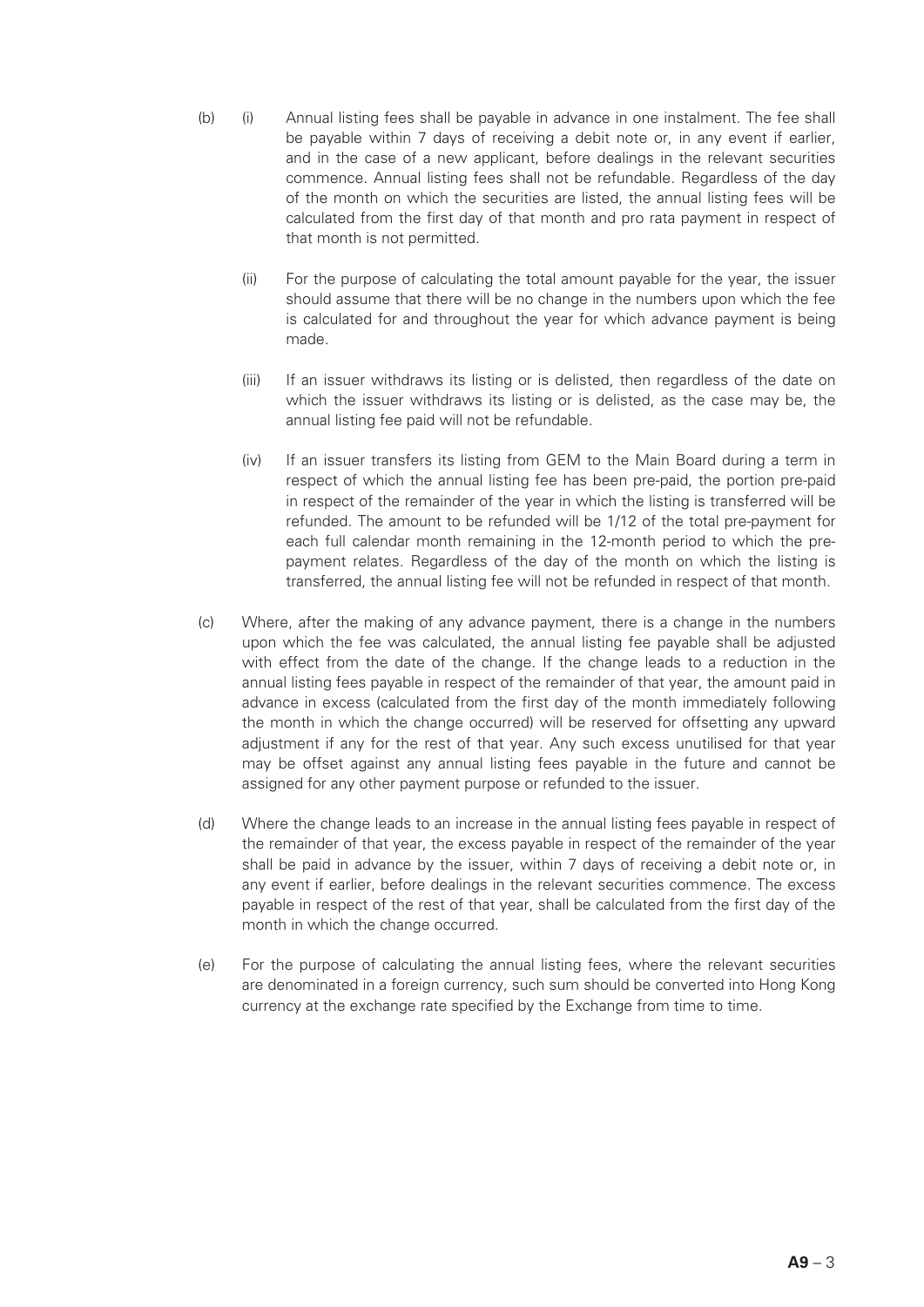- (3) Subsequent Issue Fee
	- (a) Where a listed issuer makes a subsequent issue of equity securities, a subsequent issue fee shall be charged on the following scale:—

|                                            | Monetary value of the equity securities |                      |
|--------------------------------------------|-----------------------------------------|----------------------|
| to be issued (see sub-paragraph (e) below) |                                         | Subsequent issue fee |
|                                            |                                         |                      |
|                                            | (HK\$M)                                 | (HK\$)               |
|                                            |                                         |                      |
| Not exceeding                              | 5                                       | 5,000                |
|                                            | 10                                      | 10,000               |
|                                            | 100                                     | 25,000               |
|                                            | 1,000                                   | 50,000               |
| Over                                       | 1,000                                   | 75,000               |
|                                            |                                         |                      |

- (b) This charge does not apply to the issue of securities on the exercise of options, warrants or conversion rights under convertible securities, the grant or issue of which have been approved by the Exchange, or to a capitalisation issue including the issue of securities under a scrip dividend scheme.
- (c) An issuer shall pay any subsequent issue fees at the time of submission of the application form in accordance with rule 12.17.
- (d) This charge does not apply to an issue of securities by an issuer which is being treated for all purposes as a new applicant and which is therefore subject to the payment of the initial listing fee in respect of that issue of securities.
- (e) The subsequent issue fee should be calculated by reference to the proposed maximum value of the maximum number of equity securities to which the listing application relates.
- *Notes: 1 In the event that the listing ultimately relates to a lesser value of equity securities which, if known at the time of submitting the application form, would have resulted in the payment of a reduced subsequent issue fee (in accordance with the table referred to at 3(a) above) the Exchange shall offset the balance against future fees payable by the issuer. If, for any reason, there is a shortfall in the subsequent issue fee, this must be paid to the Exchange as soon as the actual value of the equity securities to be listed has been determined and in any event before dealings commence.*
	- *2 In the event that the listing approval is not granted or the securities are not issued for whatever reason, the Exchange shall retain a fee equal to the higher of 20 per cent of the subsequent issue fee paid and HK\$5,000. The Exchange shall offset the balance against further fees payable by the issuer.*

## **2. Debt Securities**

- (1) In the case of a new listing of debt securities, whether by a new applicant or otherwise, the listing fee, payable in one single lump sum upon the application of the listing of such debt securities, shall be HK\$15,000.
- (2) (a) In the case of an application in respect of a new listing, a continuance or an increase in size of a debt issuance programme, the listing fee payable upon the application of such listing, continuance or increase in size of such debt issuance programme shall be HK\$15,000.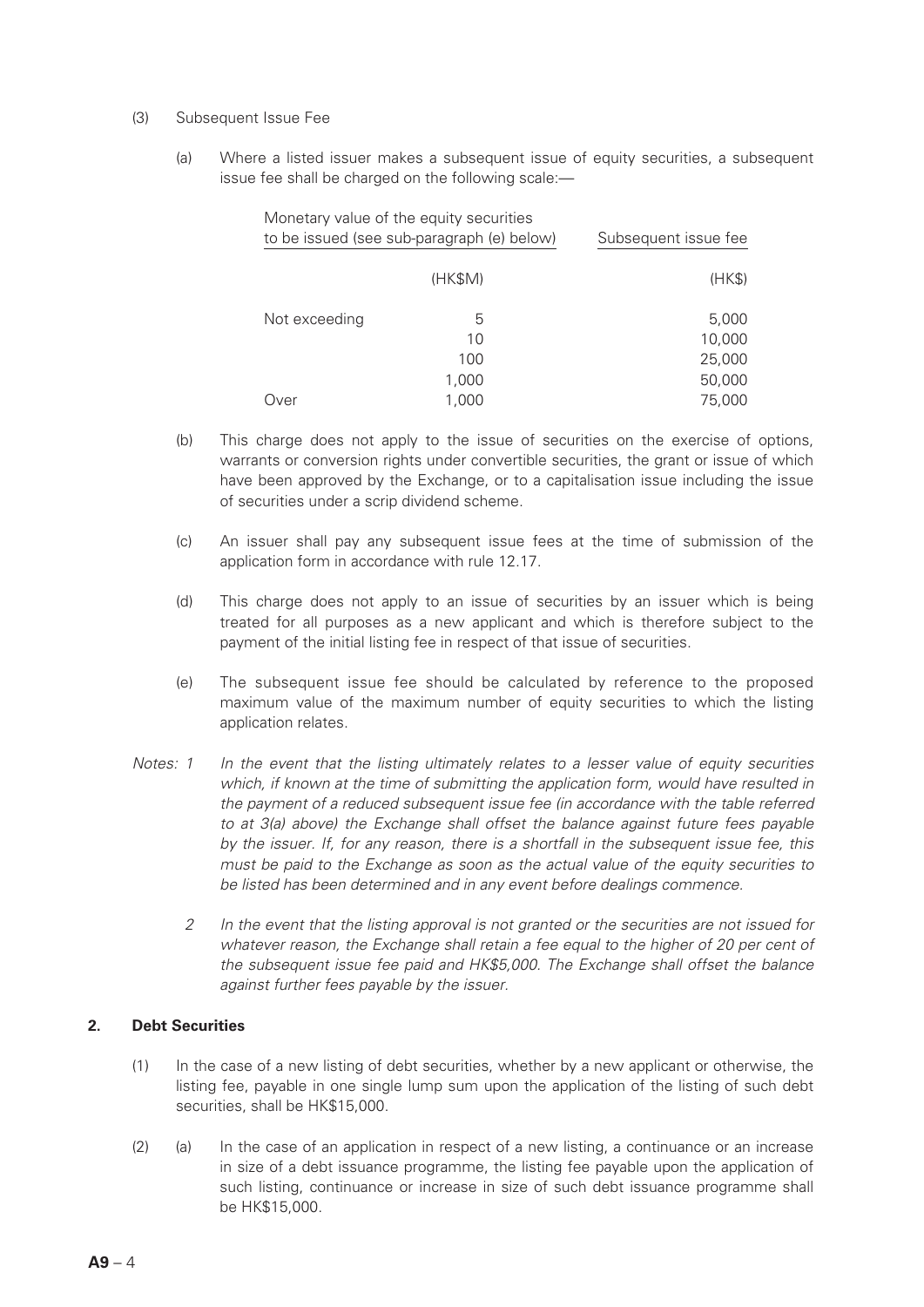- (b) In the case of a listing of a new issue of debt securities under a debt issuance programme pursuant to 2(2)(a) above, the listing fees payable in one single lump sum upon the application of the listing of such debt securities shall be 50% of the listing fees payable under 2(1) above.
- (3) Apart from the fees specified in 2(a) and 2(b) above, no annual listing fee is payable for debt securities.

#### **3. SFC Transaction Levy on New Issues**

- (1) A SFC Transaction Levy shall be payable on each of the following transactions (in each case a "Qualifying Transaction"):—
	- (a) the subscription and/or purchase of securities of a class new to listing;
	- (b) the subscription and/or purchase of securities of a class already listed under an offer made to the public by or on behalf of a listed issuer excluding a rights issue or open offer; and
	- (c) any other transaction in securities of a class new to listing which the Exchange deems appropriate.

Generally, any transaction involving debt securities will not be deemed to be a Qualifying Transaction, unless, in the opinion of the Exchange, such debt securities are not pure debt securities or are analogous to equity securities. The SFC Transaction Levy on new issues will not be payable in the case of an introduction.

- (2) The SFC Transaction Levy together with the investor compensation levy shall be calculated on an aggregated basis (rounded to the nearest cent) by applying the percentage rates as specified from time to time in the Securities and Futures (Levy) Order and the Securities and Futures (Investor Compensation – Levy) Rules to the total consideration payable to the issuer by a subscriber/purchaser for each security under the relevant Qualifying Transaction.
- (3) (a) In the case of the subscription and/or purchase of securities, the SFC Transaction Levy shall be payable by each of the issuer or vendor (as the case may be) and by the subscriber or purchaser (as the case may be).
	- (b) In the case of any other Qualifying Transaction, the SFC Transaction Levy shall be payable as the Exchange shall direct.
- (4) Where the consideration under a Qualifying Transaction consists of or includes consideration other than cash, the value of the consideration on which the SFC Transaction Levy is payable shall be determined by the Exchange whose decision shall be final and binding.
- (5) The SFC Transaction Levy shall be paid to the Exchange before dealings commence in the relevant securities, in the manner determined by the Exchange from time to time.
- (6) The SFC Transaction Levy so collected by the Exchange shall be paid to the Commission in accordance with section 394 of the Securities and Futures Ordinance.
- (7) In all cases it shall be the responsibility of the issuer whose securities are to be listed to ensure that the SFC Transaction Levy is paid to the Exchange.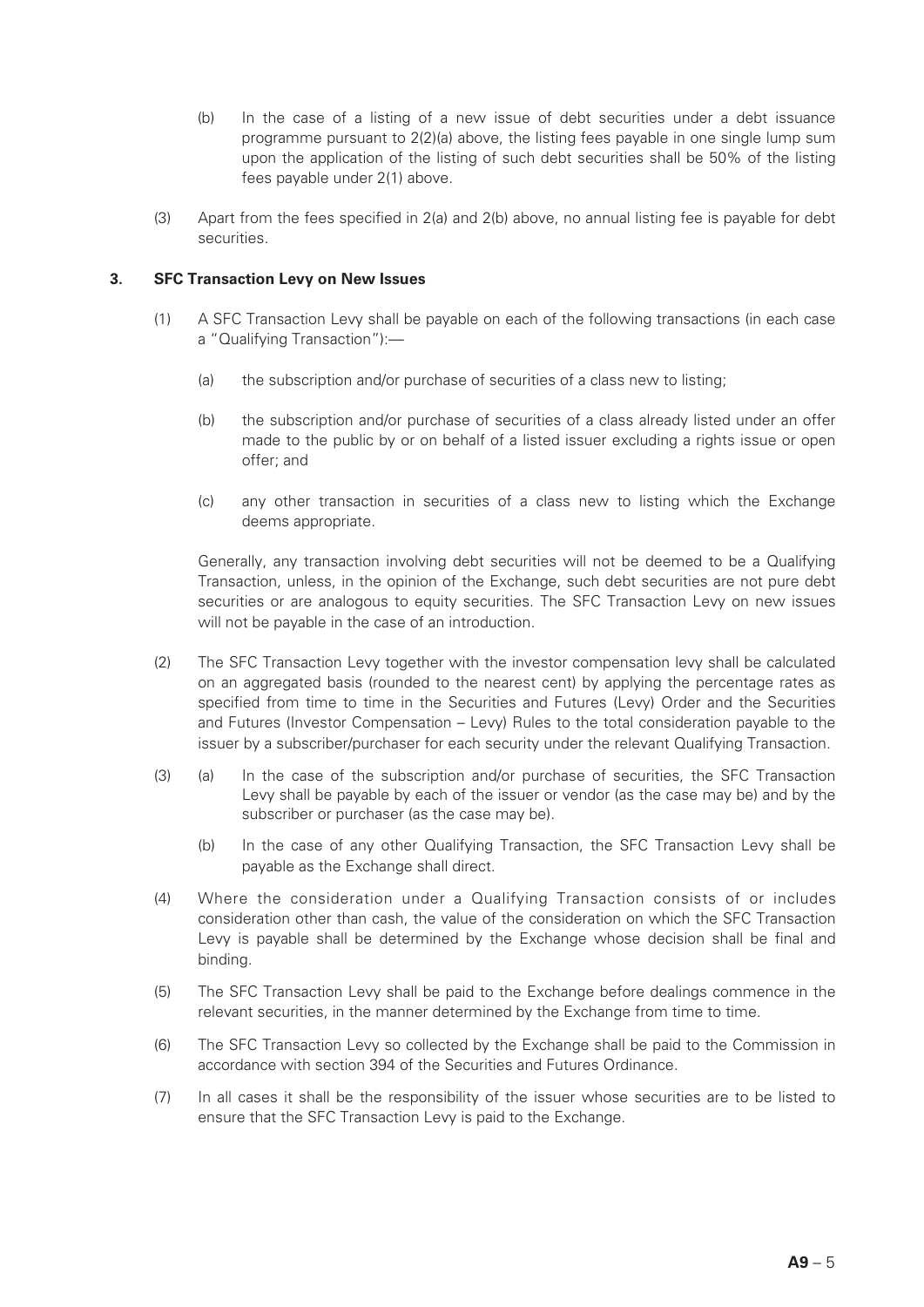#### **4. Trading fee on New Issues**

- (1) A trading fee shall be payable on every Qualifying Transaction. Generally, any transaction involving debt securities will not be deemed to be a Qualifying Transaction, unless, in the opinion of the Exchange, such debt securities are not pure debt securities or are analogous to equity securities. The trading fee on new issues will not be payable in the case of an introduction.
- (2) The trading fee shall be calculated at the rate of 0.005 per cent. (rounded to the nearest cent) of the amount of the consideration payable to the issuer by a subscriber/purchaser for each security under the relevant Qualifying Transaction or such other rate determined by the Exchange from time to time.
- (3) (a) In the case of the subscription and/or purchase of securities, the trading fee shall be payable by each of the issuer or vendor (as the case may be) and by the subscriber or purchaser (as the case may be).
	- (b) In the case of any other Qualifying Transaction, the trading fee shall be payable in the manner determined by the Exchange from time to time.
- (4) Where the consideration under a Qualifying Transaction consists of or includes consideration other than cash, the value of the consideration on which the trading fee is payable shall be determined by the Exchange whose decision shall be final and binding.
- (5) The trading fee shall be paid to the Exchange before dealings commence in the relevant securities, in the manner determined by the Exchange from time to time.
- (6) In all cases it shall be the responsibility of the issuer whose securities are to be listed to ensure that the trading fee is paid to the Exchange.

## **5. Sponsors**

[Repealed 1 January 2007]

#### **6. Brokerage**

- (1) In respect of every Qualifying Transaction, brokerage will be payable by the person subscribing for or purchasing the securities at a rate of 1% of the subscription or purchase price.
- (2) In respect of every successful application for securities to be issued, sold or disposed of which bears, at the time when the application is lodged, the chop or in the case of electronic application instruction, the broker number of an Exchange Participant of the Exchange through whom such application is actually made or arranged, the brokerage paid by the applicant in respect of that application shall be passed on by the issuer to that Exchange Participant via electronic transfer to that Exchange Participant's bank account or by way of a cheque made payable to that Exchange Participant which shall be sent to the Exchange which will forward it to that Exchange Participant.
- (3) In respect of every successful application for securities to be issued, sold or disposed of which does not bear, at the time when the application is lodged, the chop or in the case of electronic application instruction, the broker number of an Exchange Participant of the Exchange and in respect of every successful preferential application the brokerage paid by the applicant in respect of the application shall be passed on by the issuer to the Exchange via electronic transfer to the Exchange's designated bank account or by way of a cheque made payable to the Exchange which will retain such amount.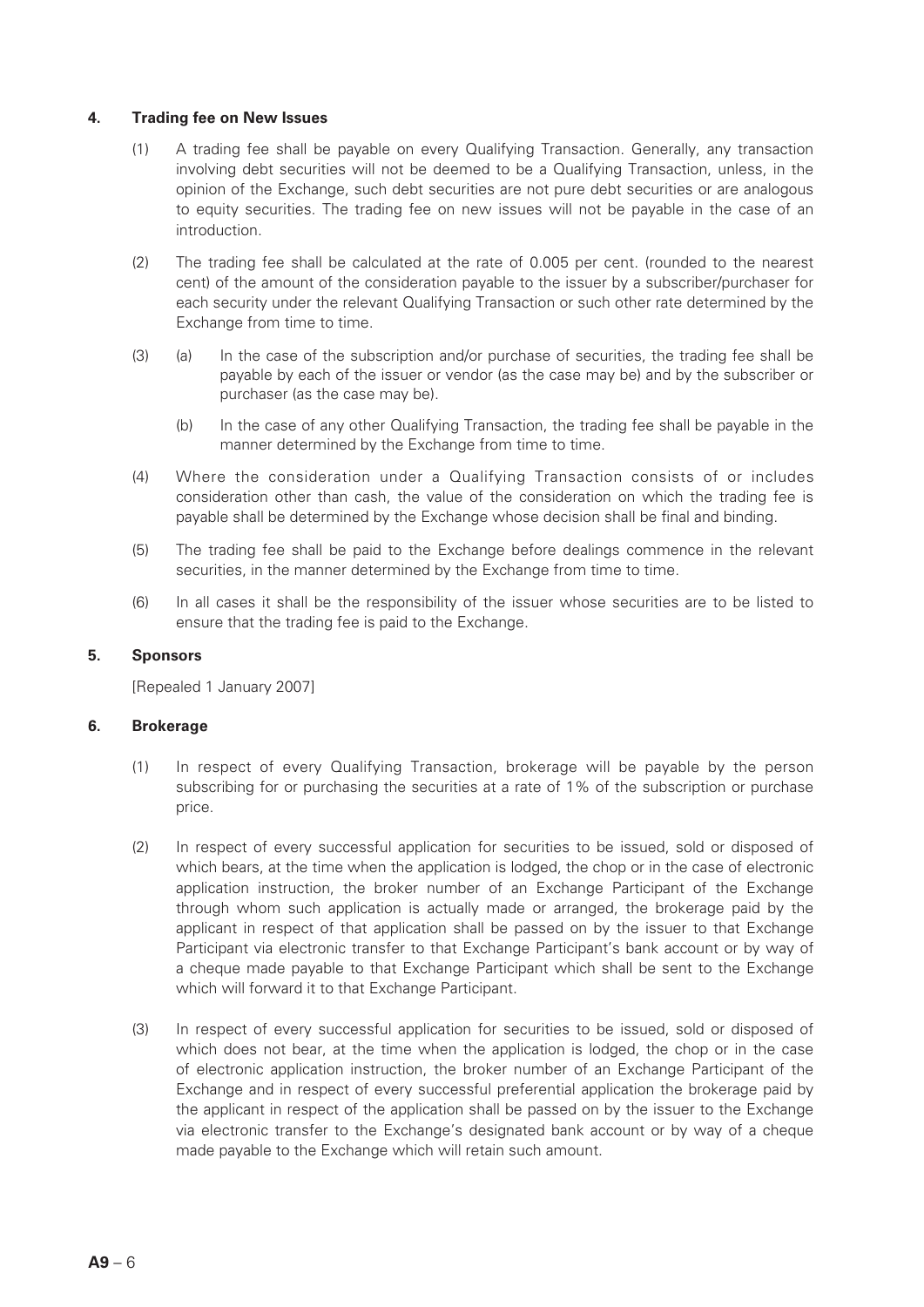(4) Brokerage which would be payable in respect of any securities taken up by an underwriter or sub-underwriter in accordance with a normal underwriting or sub-underwriting agreement may be retained by such underwriter or sub-underwriter.

## **7. SFC Transaction Levy on Offers for Sale**

A listed issuer must notify the Exchange of every purchase and sale of its listed securities made under an offer for sale by or on behalf of a substantial shareholder. Every such purchase and sale is subject to the SFC Transaction Levy payable to the Commission pursuant to section 394 of the Securities and Futures Ordinance. The SFC Transaction Levy payable shall be paid to the Exchange by the issuer and the Exchange shall pay such amount to the Commission in accordance with that section.

## **8. Trading Fee on Offers for Sale**

- (1) A trading fee shall be payable to the Exchange by the issuer on every purchase and sale of listed securities made under an offer for sale by or on behalf of a substantial shareholder.
- (2) The trading fee shall be calculated at the rate of 0.005 per cent. (rounded to the nearest cent) of the amount of the consideration and shall be payable by each of the vendor and the purchaser. The trading fee shall be payable in the manner determined by the Exchange from time to time.

#### **9. System Charges**

[Repealed 1 October 2009]

#### **9A. Annual PIE Levy**

- (1) With effect from 1 January 2022, an annual PIE levy shall be payable by a PIE to the Exchange.
- (2) The annual PIE levy so collected by the Exchange shall be paid to the FRC in accordance with section 50B of the FRCO.
- (3) The annual PIE levy payable by an issuer of equity securities (other than warrants) shall be calculated by applying the percentage rate as specified from time to time in section 2 of Schedule 7 to the FRCO to the annual listing fee payable under paragraph 1(2)(a) above for the relevant calendar year.
- (4) The annual PIE levy shall be payable in advance in one instalment. The PIE levy shall be payable within 7 days of receiving a debit note or, in any event if earlier, before dealings in the relevant securities commence. Annual PIE levy shall not be refundable. Regardless of the day of the month on which the securities are listed, the annual PIE levy will be calculated from the first day of that month and pro rata payment in respect of that month is not permitted.
- (5) The annual PIE levy for a calendar year, as calculated in accordance with paragraph 9A(3) above, is not to be adjusted even if the annual listing fee payable by the PIE to the Exchange for the relevant year is subsequently adjusted under the GEM Listing Rules.